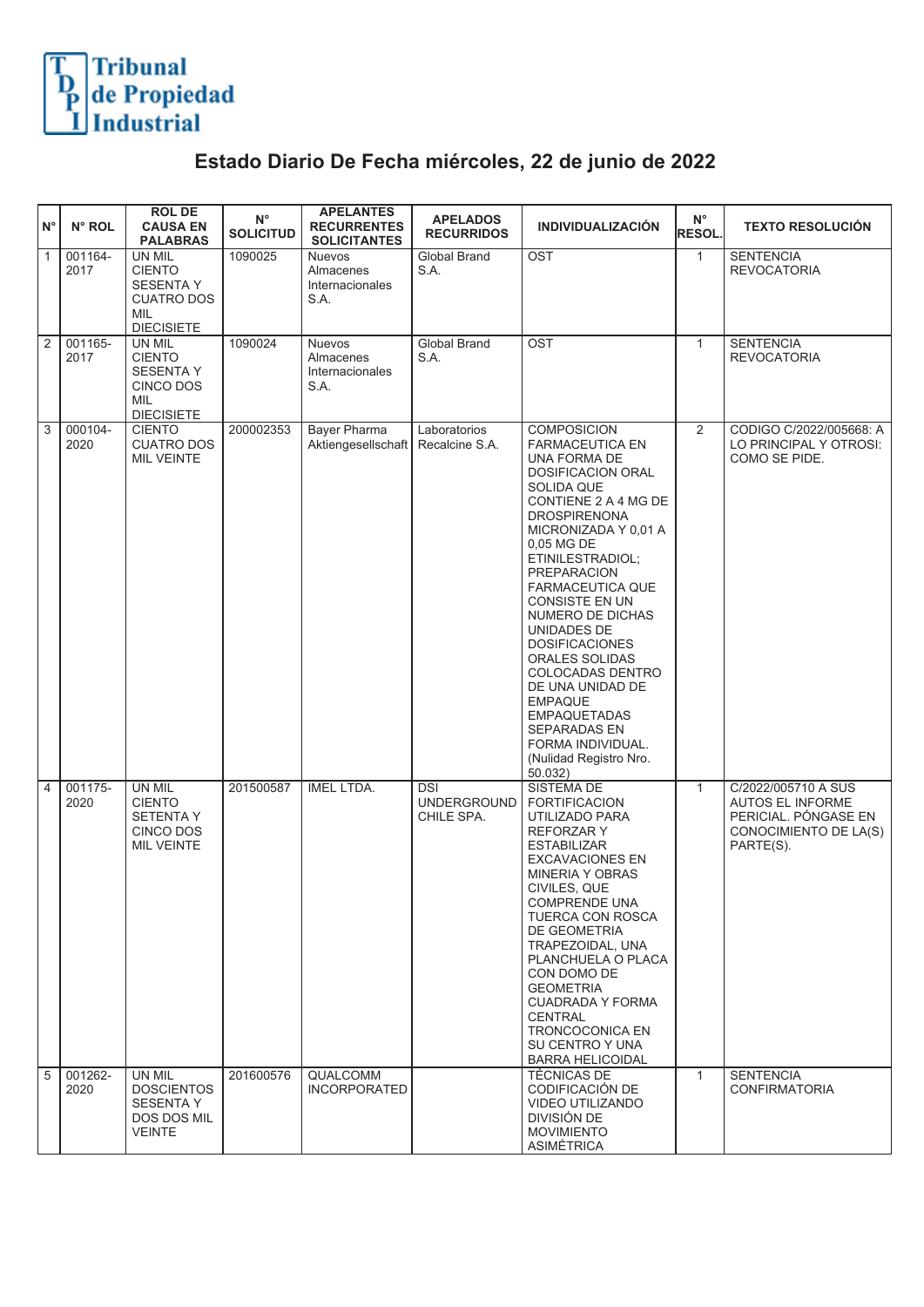| $N^{\circ}$    | N° ROL          | <b>ROL DE</b><br><b>CAUSA EN</b><br><b>PALABRAS</b>                              | $\mathsf{N}^\circ$<br><b>SOLICITUD</b> | <b>APELANTES</b><br><b>RECURRENTES</b><br><b>SOLICITANTES</b>       | <b>APELADOS</b><br><b>RECURRIDOS</b> | <b>INDIVIDUALIZACIÓN</b>                                                                                                                                                                                                                                                                                                                                                                                                                                               | $N^{\circ}$<br><b>RESOL.</b> | <b>TEXTO RESOLUCION</b>                                                                                                                                                                                                                                                                                                                                                                                                                                                                                                                                                                               |
|----------------|-----------------|----------------------------------------------------------------------------------|----------------------------------------|---------------------------------------------------------------------|--------------------------------------|------------------------------------------------------------------------------------------------------------------------------------------------------------------------------------------------------------------------------------------------------------------------------------------------------------------------------------------------------------------------------------------------------------------------------------------------------------------------|------------------------------|-------------------------------------------------------------------------------------------------------------------------------------------------------------------------------------------------------------------------------------------------------------------------------------------------------------------------------------------------------------------------------------------------------------------------------------------------------------------------------------------------------------------------------------------------------------------------------------------------------|
| 6              | 001388-<br>2020 | UN MIL<br><b>TRECIENTOS</b><br><b>OCHENTA Y</b><br>OCHO DOS<br><b>MIL VEINTE</b> | 201602664                              | <b>INTERVET</b><br><b>INTERNATIONAL</b><br>B.V.                     |                                      | MÉTODO, SISTEMA Y<br><b>DISPOSITIVO PARA</b><br><b>MONITOREO</b><br>AUTOMÁTICO DE<br>PIOJOS DE MAR EN<br>ACUICULTURA DE<br>PECES.                                                                                                                                                                                                                                                                                                                                      | 3                            | CODIGO C/2022/005670: A<br>LO PRINCIPAL Y OTROSI:<br>COMO SE PIDE.<br><b>CON LA CUENTA</b><br>PÚBLICA Y LO<br><b>INFORMADO POR EL</b><br>PERITO SE TIENE POR<br><b>EVACUADO EL INFORME</b><br>PERICIAL EN LOS<br><b>TÉRMINOS ORDENADOS</b><br>PROCÉDASE AL PAGO<br>DE LOS HONORARIOS<br>PERICIALES, OFICIANDO<br>AL EFECTO. RIJA EL<br>ESTADO DE ACUERDO.<br>CON LA CUENTA<br>PUBLICA DEL SR.<br>RODRIGO NAVARRETE<br>RAGGA, SE TIENE POR<br><b>EVACUADO EL INFORME</b><br>Y POR CUMPLIDO LO<br>ORDENADO.<br>PROCEDASE AL PAGO AL<br>PERITO DEL ARANCEL<br>PERICIAL.<br>RIJA EL ESTADO DE<br>ACUERDO. |
| $\overline{7}$ | 001563-<br>2020 | UN MIL<br><b>QUINIENTOS</b><br><b>SESENTA Y</b><br>TRES DOS<br><b>MIL VEINTE</b> | 201700359                              | <b>CARTONES SAN</b><br><b>FERNANDO SPA</b>                          | <b>ICEE HOLDINGS</b><br>PTY LTD      | MÉTODO Y SISTEMA<br>PARA CREAR UNA<br>ARTICULACIÓN EN UN<br><b>CUERPO DE MATERIAL</b><br>EXPANDIBLE, TAL<br>COMO UN ENVASE.<br><b>QUE COMPRENDE:</b><br><b>MOLDEAR EL</b><br><b>MATERIAL</b><br><b>EXPANDIBLE PARA</b><br>FORMAR EL CUERPO;<br><b>CREAR UNA REGIÓN</b><br>DE MATERIAL<br><b>EXPANDIBLE EN</b><br><b>EXCESO ADYACENTE</b><br>A LA ARTICULACIÓN; Y<br><b>COMPRIMIR LA</b><br>REGIÓN DE MATERIAL<br><b>EXPANDIBLE EN</b><br>EXCESO EN LA<br>ARTICULACIÓN. | 3                            | CODIGO C/2021/005642: A<br>LO PRINCIPAL: TENGASE<br>POR ANUNCIADO; AL<br>PRIMER OTROSI: COMO<br>SE PIDE A LA SOLICITUD<br>DE ALEGATOS POR<br>VIDEOCONFERENCIA; AL<br>SEGUNDO OTROSI:<br><b>TENGASE PRESENTE</b><br>DATOS DE CONTACTO.<br>CITA A AUDCIENCIA DE<br><b>DESIGNACION DE</b><br><b>PERITO</b><br>CITA A AUDCIENCIA DE<br><b>DESIGNACION DE</b><br><b>PERITO</b>                                                                                                                                                                                                                             |
| 8              | 001586-<br>2020 | UN MIL<br><b>QUINIENTOS</b><br><b>OCHENTA Y</b><br>SEIS DOS MIL<br><b>VEINTE</b> | 201502859                              | <b>JX NIPPON</b><br>MINING &<br><b>METALS</b><br><b>CORPORATION</b> |                                      | MÉTODO DE PRE-<br>TRATAMIENTO DE UN<br>MINERAL DE ORO<br>PARA LA<br><b>RECUPERACIÓN</b><br>HIDROMETALÚRGICA<br>DEL ORO DEL MINERAL<br>DE ORO QUE<br><b>CONTIENE PIRITA QUE</b><br><b>COMPRENDE UNA</b><br>ETAPA PARA<br>CONVERTIR LA PIRITA<br><b>CONTENIDA EN EL</b><br>MINERAL DE ORO A UN<br><b>COMPUESTO DE</b><br>HIERRO SOLUBLE EN<br>ACIDO CLORHIDRICO.                                                                                                         | $\mathbf{1}$                 | C/2022/005711 A SUS<br><b>AUTOS EL INFORME</b><br>PERICIAL. PONGASE EN<br>CONOCIMIENTO DE LA(S)<br>PARTE(S).                                                                                                                                                                                                                                                                                                                                                                                                                                                                                          |
| 9              | 001590-<br>2020 | UN MIL<br><b>QUINIENTOS</b><br><b>NOVENTA</b><br>DOS MIL<br><b>VEINTE</b>        | 201602431                              | <b>ORICA</b><br>INTERNATIONAL<br>PTE LTD                            | <b>DYNO NOBEL</b><br>INC.            | APARATO, SISTEMA Y<br>MÉTODO PARA<br><b>VOLADURAS</b>                                                                                                                                                                                                                                                                                                                                                                                                                  | $\overline{2}$               | <b>JURAMENTO</b><br>A SUS AUTOS<br>JURAMENTO                                                                                                                                                                                                                                                                                                                                                                                                                                                                                                                                                          |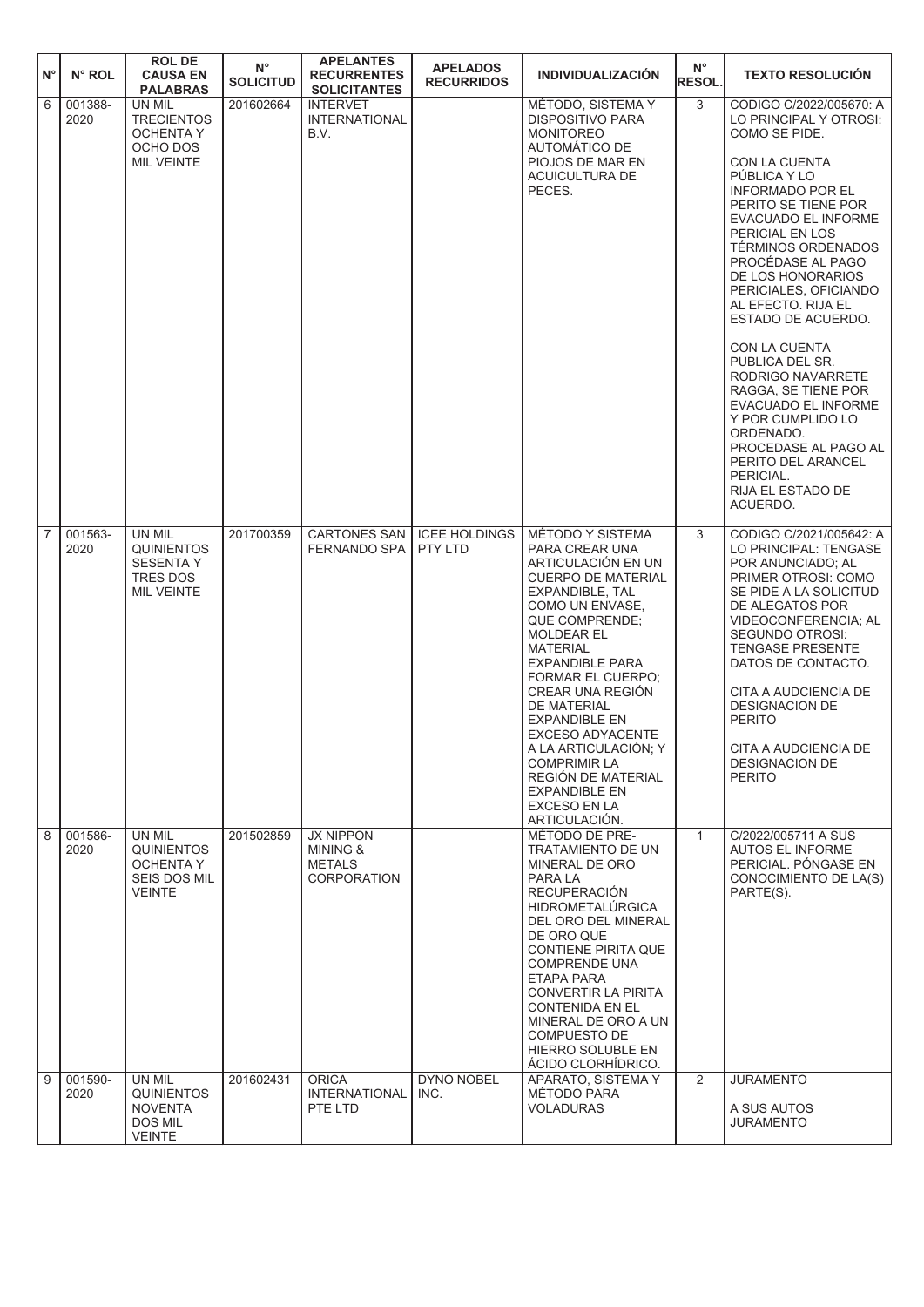| ١N° | N° ROL                             | <b>ROLDE</b><br><b>CAUSA EN</b><br><b>PALABRAS</b>                                         | $\mathsf{N}^\circ$<br><b>SOLICITUD</b> | <b>APELANTES</b><br><b>RECURRENTES</b><br><b>SOLICITANTES</b> | <b>APELADOS</b><br><b>RECURRIDOS</b>       | <b>INDIVIDUALIZACIÓN</b>                                                                                                                                                                                                                                                                                                                                                                                                                                                                                             | $N^{\circ}$<br><b>RESOL.</b> | <b>TEXTO RESOLUCIÓN</b>                                                                                                                                                                                                                                     |
|-----|------------------------------------|--------------------------------------------------------------------------------------------|----------------------------------------|---------------------------------------------------------------|--------------------------------------------|----------------------------------------------------------------------------------------------------------------------------------------------------------------------------------------------------------------------------------------------------------------------------------------------------------------------------------------------------------------------------------------------------------------------------------------------------------------------------------------------------------------------|------------------------------|-------------------------------------------------------------------------------------------------------------------------------------------------------------------------------------------------------------------------------------------------------------|
|     | 10 <sup>1</sup><br>000180-         | <b>CIENTO</b>                                                                              | 200002353                              | <b>BAYER</b>                                                  | <b>LABORATORIOS</b>                        | "COMPOSICION                                                                                                                                                                                                                                                                                                                                                                                                                                                                                                         | $\mathbf{1}$                 | CODIGOS C/2022/005667                                                                                                                                                                                                                                       |
|     | 2021                               | OCHENTA<br>DOS MIL<br><b>VEINTE Y UN</b>                                                   |                                        | <b>PHARMA</b><br><b>AKTIENGESELLSCBAFT</b>                    | ANDRÓMACO                                  | <b>FARMACEUTICA EN</b><br>UNA FORMA DE<br><b>DOSIFICACION ORAL</b><br><b>SOLIDA QUE</b><br>CONTIENE 2 A 4 MG DE<br><b>DROSPIRENONA</b><br>MICRONIZADA Y 0,01 A<br>0,05 MG DE<br>ETINILESTRADIOL;<br><b>PREPARACION</b><br><b>FARMACEUTICA QUE</b><br>CONSISTE EN UN<br>NUMERO DE DICHAS<br>UNIDADES DE<br><b>DOSIFICACIONES</b><br>ORALES SOLIDAS<br>COLOCADAS DENTRO<br>DE UNA UNIDAD DE<br><b>EMPAQUE</b><br><b>EMPAQUETADAS</b><br><b>SEPARADAS EN</b><br>FORMA INDIVIDUAL.<br>(Nulidad Registro Nro.<br>50.032)" |                              | Y 5669: A LO PRINCIPAL Y<br>OTROSI: COMO SE PIDE.                                                                                                                                                                                                           |
|     | 11 000257-<br>2021                 | <b>DOSCIENTOS</b><br><b>CINCUENTA Y</b><br>SIETE DOS<br>MIL VEINTE Y<br><b>UN</b>          | 201602012                              | <b>FMC</b><br>CORPORATION                                     |                                            | FORMULACIONES DE<br><b>TRATAMIENTO DE</b><br>SEMILLAS<br><b>ENCAPSULADAS CON</b><br>PIRETROIDE DE ALTA<br>CARGA.                                                                                                                                                                                                                                                                                                                                                                                                     | $\mathbf{1}$                 | CODIGOS C/2021/005688<br>Y 5695: A LO PRINCIPAL:<br>COMO SE PIDE A LA<br>SUSPENSION DE LA<br>VISTA DE LA CAUSA; AL<br><b>OTROSI: POR</b><br>ACOMPAÑADOS.                                                                                                    |
|     | 000258-<br>12<br>2021              | <b>DOSCIENTOS</b><br><b>CINCUENTA Y</b><br>OCHO DOS<br>MIL VEINTE Y<br>UN                  | 201900209                              | GREENSPOON.<br><b>ALLEN</b>                                   |                                            | <b>FORMULACIÓN</b><br>FARMACÉUTICA EN<br>FORMA DE GOMA DE<br><b>MASCAR</b><br><b>ADMINISTRABLE EN</b><br>FORMA ORAL QUE<br><b>COMPRENDE UN</b><br>CANNABINOIDE, UN<br>DERIVADO DE<br>CANNABINOIDE, UN<br>TERPENO O UNA<br><b>MEZCLA DE ELLOS</b><br>(Solicitud PPH).                                                                                                                                                                                                                                                 | $\mathbf{1}$                 | CODIGO C/2021/005677: A<br>LO PRINCIPAL: TENGASE<br>PRESENTE LA<br>DELEGACION DE PODER<br>EN FAVOR DE<br>SEBASTIAN ALVARADO<br>MUÑOZ; AL OTROSI: POR<br>ACOMPAÑADO, CODIGO<br>C/2021/005678: COMO SE<br>PIDE A LA SUSPENSION<br>DE LA VISTA DE LA<br>CAUSA. |
|     | 000199-<br>13 <sup>1</sup><br>2022 | <b>CIENTO</b><br><b>NOVENTA Y</b><br>NUEVE DOS<br>MIL VEINTE Y<br><b>DOS</b>               | 3423-14                                | <b>BAYER NEW</b><br><b>ZEALAND</b><br>LIMITED                 |                                            | <b>COMPOSICION LISTA</b><br>PARA USAR DE<br><b>INYECCION</b><br><b>INTRAMUSCULAR O</b><br>SUBCUTANEA, QUE<br><b>COMPRENDE</b><br>PENETAMATO<br>HIDROYODURO, UN<br>VEHICULO OLEOSO Y<br>UN AGENTE<br>ANTIAPELMAZANTE.<br>[Registro Nro. 63.435]                                                                                                                                                                                                                                                                       | $\overline{2}$               | CODIGO C/2021/005661: A<br>LO PRINCIPAL: TENGASE<br>POR ANUNCIADO; AL<br>OTROSI: COMO SE PIDE<br>A LA SOLICITUD DE<br>ALEGATOS POR<br>VIDEOCONFERENCIA.<br>CONCEDE PROTECCION                                                                               |
|     | 14 000312-<br>2022                 | <b>TRECIENTOS</b><br>DOCE DOS<br>MIL VEINTE Y<br><b>DOS</b>                                | 1402265                                | <b>EMPORIO</b><br>MEDITERRÁNEO<br><b>SPA</b>                  |                                            | 6 VOLCANES CAFÉ DE<br><b>ORIGEN</b>                                                                                                                                                                                                                                                                                                                                                                                                                                                                                  | $\mathbf{1}$                 | <b>CUMPLASE Y</b><br>DEVUELVANSE LOS<br>AUTOS.                                                                                                                                                                                                              |
|     | 15 000353-<br>2022                 | <b>TRECIENTOS</b><br><b>CINCUENTA Y</b><br>TRES DOS<br>MIL VEINTE Y<br><b>DOS</b>          | 1334884                                | <b>EMPRESAS</b><br>CAROZZI S.A.,                              | THE COCA-<br><b>COLA</b><br><b>COMPANY</b> | COCA-COLA GRAN<br>SABOR SIN CALORÍAS<br><b>FANTA</b>                                                                                                                                                                                                                                                                                                                                                                                                                                                                 | $\mathbf{1}$                 | <b>CUMPLASE Y</b><br>DEVUELVANSE LOS<br>AUTOS.                                                                                                                                                                                                              |
|     | 16 000354-<br>2022                 | <b>TRECIENTOS</b><br><b>CINCUENTA Y</b><br><b>CUATRO DOS</b><br>MIL VEINTE Y<br><b>DOS</b> | 1334885                                | <b>EMPRESAS</b><br>CAROZZI S.A.,                              | THE COCA-<br>COLA<br><b>COMPANY</b>        | COCA-COLA GRAN<br>SABOR SIN CALORÍAS<br><b>SPRITE</b>                                                                                                                                                                                                                                                                                                                                                                                                                                                                | $\mathbf{1}$                 | <b>CUMPLASE Y</b><br>DEVUELVANSE LOS<br>AUTOS.                                                                                                                                                                                                              |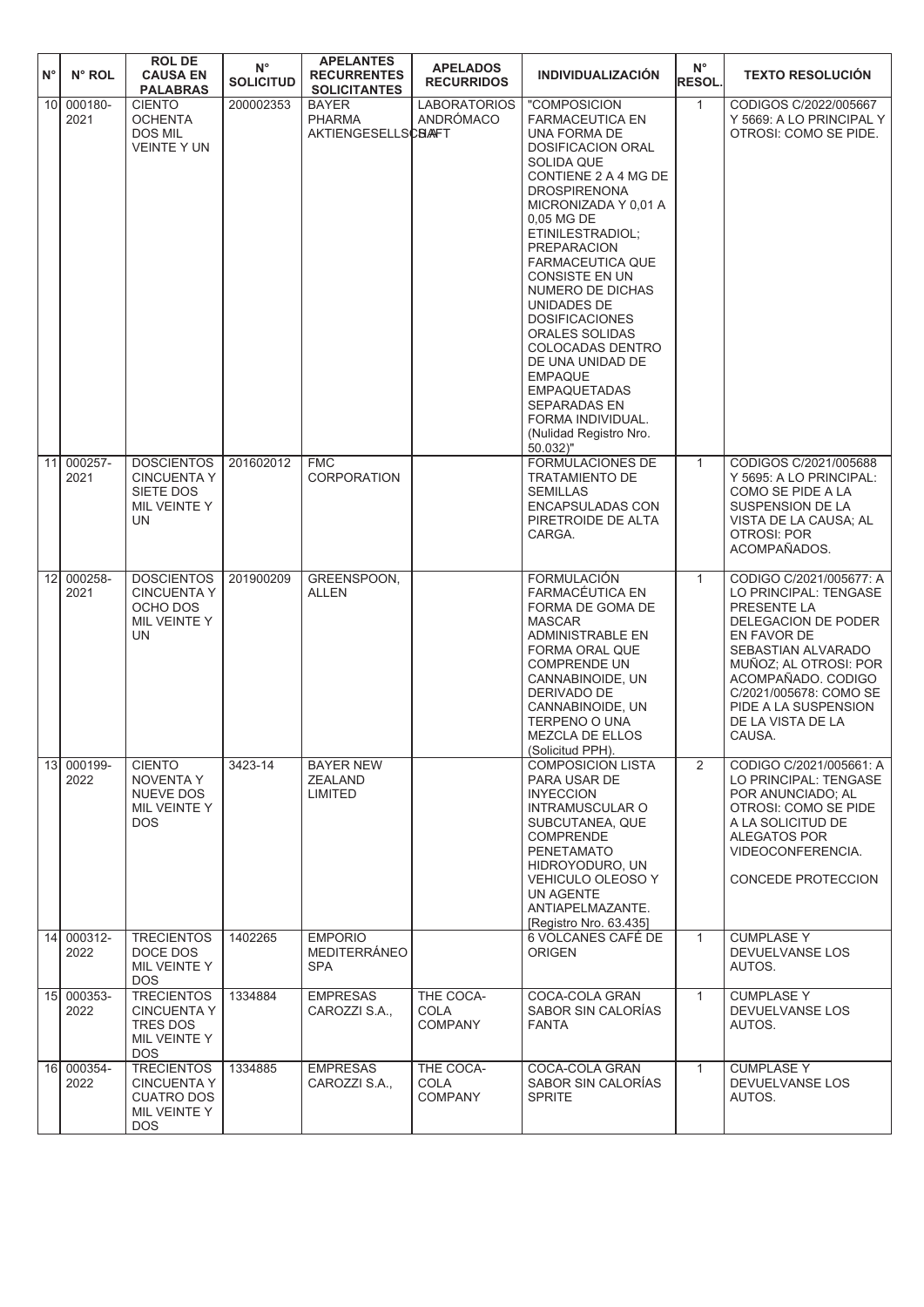| $N^{\circ}$     | N° ROL             | <b>ROL DE</b><br><b>CAUSA EN</b><br><b>PALABRAS</b>                                         | $N^{\circ}$<br><b>SOLICITUD</b> | <b>APELANTES</b><br><b>RECURRENTES</b><br><b>SOLICITANTES</b>                        | <b>APELADOS</b><br><b>RECURRIDOS</b>                | <b>INDIVIDUALIZACIÓN</b>              | $N^{\circ}$<br><b>RESOL</b> | <b>TEXTO RESOLUCIÓN</b>                                                                                                                                                                                                                                                                                                                                                           |
|-----------------|--------------------|---------------------------------------------------------------------------------------------|---------------------------------|--------------------------------------------------------------------------------------|-----------------------------------------------------|---------------------------------------|-----------------------------|-----------------------------------------------------------------------------------------------------------------------------------------------------------------------------------------------------------------------------------------------------------------------------------------------------------------------------------------------------------------------------------|
| 17              | 000505-<br>2022    | <b>QUINIENTOS</b><br>CINCO DOS<br>MIL VEINTE Y<br><b>DOS</b>                                | 1325252                         | INTERCONTINENTARGANIZACIÓN<br><b>GREAT BRANDS</b><br>LL                              | SOLARTE Y CIA<br><b>SCA</b>                         | BYN'S                                 | 2                           | CODIGO C/2022/005666:<br>DESE CUENTA EN SALA<br><b>DEL RECURSO DE</b><br><b>CASACION EN EL</b><br>FONDO.<br>POR INTERPUESTO<br>RECURSO DE CASACION<br>EN EL FONDO.                                                                                                                                                                                                                |
|                 | 18 000579-<br>2022 | <b>QUINIENTOS</b><br><b>SETENTA Y</b><br><b>NUEVE DOS</b><br>MIL VEINTE Y<br><b>DOS</b>     | 1391991                         | <b>NICOLÁS</b><br><b>TUGAS</b><br><b>FAÚNDEZ</b>                                     | <b>CERVECERA</b><br><b>CCU CHILE</b><br><b>LTDA</b> | <b>VERMUT LIMACHE</b><br><b>VIEJO</b> | 2                           | CODIGO C/2022/005663:<br><b>DESE CUENTA EN SALA</b><br><b>DEL RECURSO DE</b><br><b>CASACION EN EL</b><br>FONDO.<br>POR INTERPUESTO<br>RECURSO DE CASACION<br>EN EL FONDO.                                                                                                                                                                                                         |
| 19 <sup>1</sup> | 000594-<br>2022    | <b>QUINIENTOS</b><br>NOVENTA Y<br><b>CUATRO DOS</b><br>MIL VEINTE Y<br><b>DOS</b>           | 1346631                         | AGROINDUSTRIALVITIVINICOLA<br>Y COMERCIAL<br><b>SUPERFRUIT</b><br>LTDA.              | <b>INVINA</b><br>LIMITADA                           | EL RACO                               | $\mathbf{1}$                | <b>SENTENCIA</b><br><b>CONFIRMATORIA</b>                                                                                                                                                                                                                                                                                                                                          |
| <b>20</b>       | 000644-<br>2022    | <b>SEISCIENTOS</b><br><b>CUARENTA Y</b><br><b>CUATRO DOS</b><br>MIL VEINTE Y<br><b>DOS</b>  | 1463057                         | H-D U.S.A., LLC                                                                      |                                                     | $H-D$                                 | 2                           | CODIGOS C/2021/005691<br>Y 5692: TENGASE<br>PRESENTE LA<br><b>DELEGACION DE PODER</b><br>EN FAVOR DE MARIA<br>RODRIGUEZ HEVIA.<br>CODIGO C/2021/005693: A<br>LO PRINCIPAL: TENGASE<br>POR ANUNCIADO; AL<br>OTROSI: COMO SE PIDE<br>A LA SOLICITUD DE<br>ALEGATOS POR<br>VIDEOCONFERENCIA.<br>CODIGO C/2021/005694:<br>POR ACOMPAÑADO.<br><b>SENTENCIA</b><br><b>CONFIRMATORIA</b> |
|                 | 21 000649-<br>2022 | <b>SEISCIENTOS</b><br><b>CUARENTA Y</b><br>NUEVE DOS<br>MIL VEINTE Y<br><b>DOS</b>          | 1457882                         | <b>COMERCIAL</b><br>TOTALPACK<br>LTDA.<br>CRISTÓBAL DEL<br>PEDREGAL<br><b>MUJICA</b> |                                                     | <b>COUNTACH</b>                       | 2                           | CODIGO C/2021/005644:<br>TENGASE POR<br>ANUNCIADO Y COMO SE<br>PIDE A LA SOLICITUD DE<br>ALEGATOS POR<br>VIDEOCONFERENCIA.<br><b>SENTENCIA</b><br><b>REVOCATORIA Y</b><br><b>CONFIRMATORIA</b>                                                                                                                                                                                    |
|                 | 22 000654-<br>2022 | <b>SEISCIENTOS</b><br><b>CINCUENTA Y</b><br><b>CUATRO DOS</b><br>MIL VEINTE Y<br><b>DOS</b> | 1457841                         | <b>ATSA CHILE</b><br>S.A.                                                            |                                                     | HUMI [K] BIO WSG                      | $\mathbf{1}$                | <b>SENTENCIA</b><br><b>CONFIRMATORIA</b>                                                                                                                                                                                                                                                                                                                                          |
|                 | 23 000658-<br>2022 | <b>SEISCIENTOS</b><br><b>CINCUENTA Y</b><br>OCHO DOS<br>MIL VEINTE Y<br><b>DOS</b>          | 1458185                         | <b>CAFE NARANJO</b><br>S.P.A.                                                        |                                                     | <b>BLACKSUBMARINE</b>                 | $\mathbf{1}$                | <b>SENTENCIA</b><br><b>REVOCATORIA</b>                                                                                                                                                                                                                                                                                                                                            |
|                 | 24 000663-<br>2022 | <b>SEISCIENTOS</b><br><b>SESENTA Y</b><br><b>TRES DOS</b><br>MIL VEINTE Y<br><b>DOS</b>     | 1464070                         | <b>INVERSIONES</b><br>MÁLAGA S.A.                                                    |                                                     | P PLACARE                             | $\overline{2}$              | CODIGO C/2021/005696:<br><b>TENGASE POR</b><br>ANUNCIADO.<br><b>SENTENCIA</b><br><b>REVOCATORIA</b>                                                                                                                                                                                                                                                                               |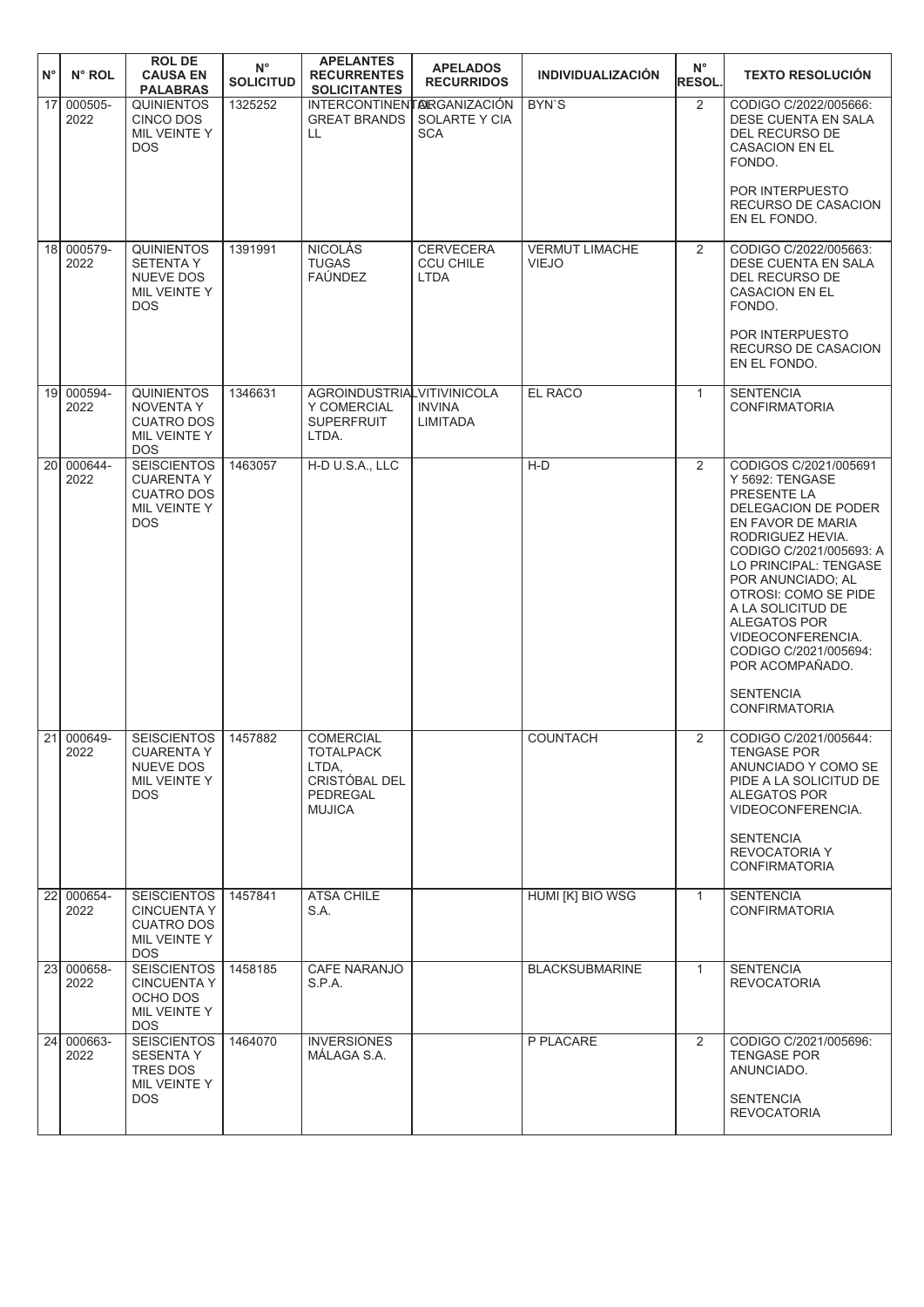| ١N° | N° ROL             | <b>ROL DE</b><br><b>CAUSA EN</b><br><b>PALABRAS</b>                                      | $N^{\circ}$<br><b>SOLICITUD</b> | <b>APELANTES</b><br><b>RECURRENTES</b><br><b>SOLICITANTES</b>                                                                               | <b>APELADOS</b><br><b>RECURRIDOS</b>   | <b>INDIVIDUALIZACIÓN</b>                      | $N^{\circ}$<br><b>RESOL.</b> | <b>TEXTO RESOLUCIÓN</b>                                                                                                                                                                                                                                                                                                   |
|-----|--------------------|------------------------------------------------------------------------------------------|---------------------------------|---------------------------------------------------------------------------------------------------------------------------------------------|----------------------------------------|-----------------------------------------------|------------------------------|---------------------------------------------------------------------------------------------------------------------------------------------------------------------------------------------------------------------------------------------------------------------------------------------------------------------------|
| 25  | 000668-<br>2022    | <b>SEISCIENTOS</b><br><b>SESENTA Y</b><br>OCHO DOS<br>MIL VEINTE Y<br><b>DOS</b>         | 1468559                         | <b>POLVOS</b><br>DORADOS S.A.                                                                                                               |                                        | <b>GLOW (DESE CUENTA)</b><br>(Vista Conjunta) | 3                            | CODIGO C/2021/005648: A<br>LO PRINCIPAL Y OTROSI:<br>ATENDIDO QUE LA<br>PRESENTE CAUSA ES DE<br>NATURALEZA NO<br>CONTENCIOSA, NO HA<br>LUGAR A LO<br>SOLICITADO.                                                                                                                                                          |
|     |                    |                                                                                          |                                 |                                                                                                                                             |                                        |                                               |                              | CODIGO C/2021/005703:<br><b>TENGASE PRESENTE LA</b><br>DELEGACION DE PODER<br>EN FAVOR DE MANUEL<br>SALAZAR AMPUERO.                                                                                                                                                                                                      |
|     |                    |                                                                                          |                                 |                                                                                                                                             |                                        |                                               |                              | <b>SENTENCIA</b><br><b>CONFIRMATORIA</b>                                                                                                                                                                                                                                                                                  |
| 26  | 000675-<br>2022    | <b>SEISCIENTOS</b><br><b>SETENTA Y</b><br><b>CINCO DOS</b><br>MIL VEINTE Y<br><b>DOS</b> | 1380400                         | <b>GABRIEL</b><br><b>ANTONIO</b><br><b>HERNÁNDEZ</b><br><b>BASTÍAS</b>                                                                      | <b>INVERSIONES</b><br><b>PUCON S.A</b> | PALGUÍN ALTO                                  | 2                            | CODIGO C/2021/005680:<br>TENGASE PRESENTE LA<br>DELEGACION DE PODER<br>EN FAVOR DE MARIA<br>RODRIGUEZ HEVIA.<br>CODIGO C/2021/005681: A<br>LO PRINCIPAL: TENGASE<br>POR ANUNCIADO; AL<br>OTROSI: COMO SE PIDE<br>A LA SOLICITUD DE<br>ALEGATOS POR<br>VIDEOCONFERENCIA.<br><b>SENTENCIA</b>                               |
|     |                    |                                                                                          |                                 |                                                                                                                                             |                                        |                                               |                              | <b>REVOCATORIA</b>                                                                                                                                                                                                                                                                                                        |
| 27  | 000685-<br>2022    | <b>SEISCIENTOS</b><br><b>OCHENTA Y</b><br>CINCO DOS<br>MIL VEINTE Y<br><b>DOS</b>        | 1468995                         | <b>DIEGO</b><br><b>ALBERTO</b><br><b>TAMAYO</b><br><b>MENDEZY</b><br><b>MELISA</b><br><b>FERNANDA</b><br><b>BUSTAMANTE</b><br><b>PUEBLA</b> |                                        | <b>MURTAO</b>                                 | 3                            | CODIGO C/2021/005652: A<br>LO PRINCIPAL: TENGASE<br>POR ANUNCIADO; AL<br>OTROSI: COMO SE PIDE<br>A LA SOLICITUD DE<br><b>ALEGATOS POR</b><br>VIDEOCONFERENCIA.<br>CODIGO C/2021/005704:<br>TENGASE PRESENTE LA<br>DELEGACION DE PODER<br>EN FAVOR DE MANUEL<br>SALAZAR AMPUERO.<br><b>SENTENCIA</b><br><b>REVOCATORIA</b> |
|     | 28 000687-<br>2022 | <b>SEISCIENTOS</b><br><b>OCHENTA Y</b>                                                   | 1468556                         | <b>POLVOS</b><br>DORADOS S.A.                                                                                                               |                                        | <b>GLOW</b>                                   | 3                            | CODIGO C/2021/005646: A<br>LO PRINCIPAL: TENGASE                                                                                                                                                                                                                                                                          |
|     |                    | SIETE DOS<br>MIL VEINTE Y<br>DOS.                                                        |                                 |                                                                                                                                             |                                        |                                               |                              | POR ANUNCIADO; AL<br>OTROSI: COMO SE PIDE<br>A LA SOLICITUD DE<br><b>ALEGATOS POR</b><br>VIDEOCONFERENCIA.<br>CODIGO C/2021/005702:<br>TENGASE PRESENTE LA<br>DELEGACION DE PODER<br>EN FAVOR DE MANUEL<br>SALAZAR AMPUERO.<br><b>SENTENCIA</b><br><b>CONFIRMATORIA</b>                                                   |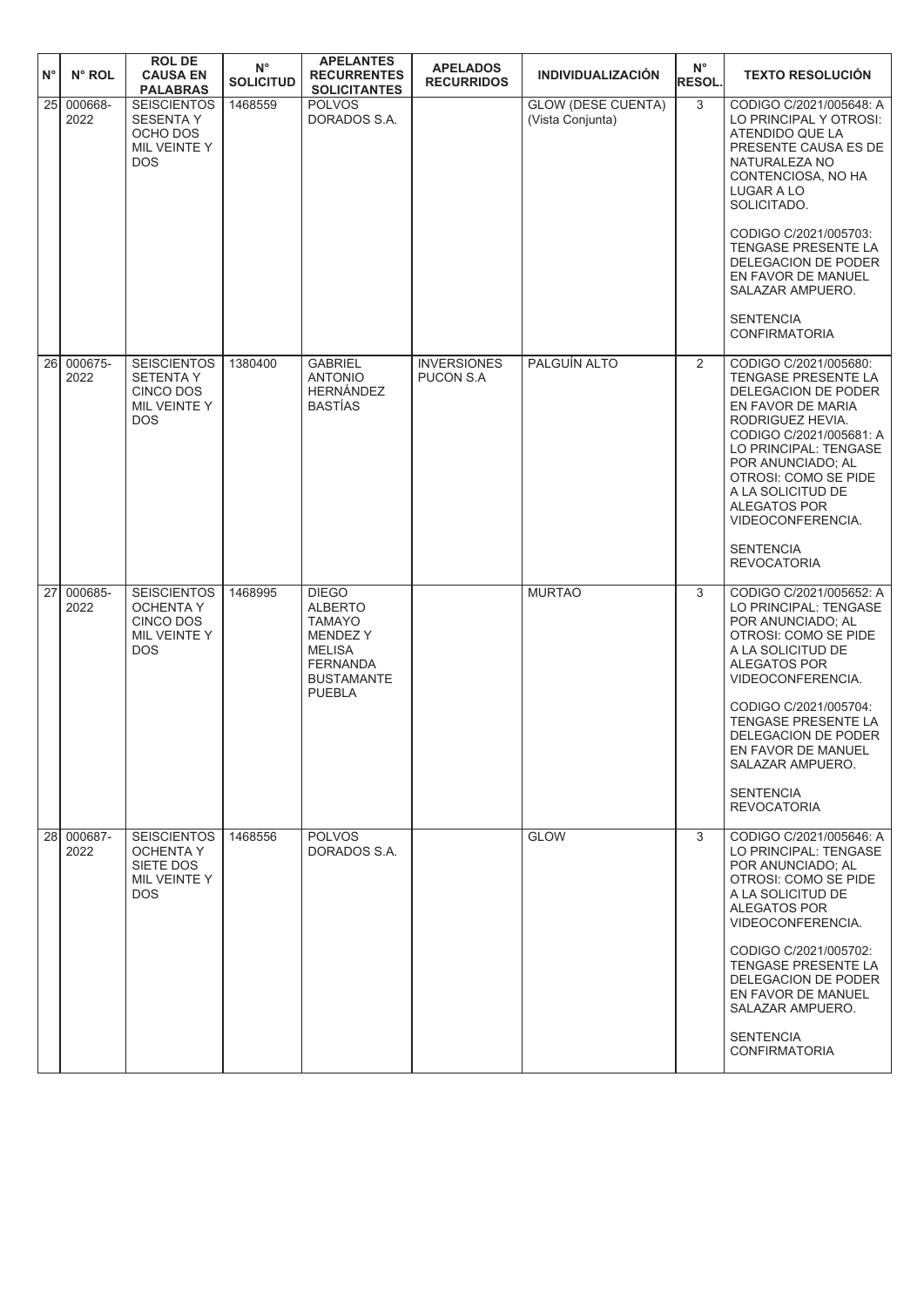| $N^{\circ}$     | N° ROL          | <b>ROL DE</b><br><b>CAUSA EN</b><br><b>PALABRAS</b>                                     | $N^{\circ}$<br><b>SOLICITUD</b> | <b>APELANTES</b><br><b>RECURRENTES</b><br><b>SOLICITANTES</b> | <b>APELADOS</b><br><b>RECURRIDOS</b> | <b>INDIVIDUALIZACIÓN</b> | $N^{\circ}$<br><b>RESOL.</b> | <b>TEXTO RESOLUCIÓN</b>                                                                                                                                                                                                                                                                                                                                                                                                                                                                               |
|-----------------|-----------------|-----------------------------------------------------------------------------------------|---------------------------------|---------------------------------------------------------------|--------------------------------------|--------------------------|------------------------------|-------------------------------------------------------------------------------------------------------------------------------------------------------------------------------------------------------------------------------------------------------------------------------------------------------------------------------------------------------------------------------------------------------------------------------------------------------------------------------------------------------|
| 29              | 000688-<br>2022 | <b>SEISCIENTOS</b><br><b>OCHENTA Y</b><br>OCHO DOS<br>MIL VEINTE Y<br><b>DOS</b>        | 1468562                         | <b>POLVOS</b><br>DORADOS S.A.                                 |                                      | <b>GLOW</b>              | 3                            | CODIGO C/2021/005645: A<br>LO PRINCIPAL: TENGASE<br>POR ANUNCIADO: AL<br>OTROSI: COMO SE PIDE<br>A LA SOLICITUD DE<br><b>ALEGATOS POR</b><br>VIDEOCONFERENCIA.<br>CODIGO C/2021/005701:<br>TENGASE PRESENTE LA<br>DELEGACION DE PODER<br>EN FAVOR DE MANUEL<br>SALAZAR AMPUERO.<br><b>SENTENCIA</b><br><b>CONFIRMATORIA</b>                                                                                                                                                                           |
| 30 <sup>1</sup> | 000695-<br>2022 | <b>SEISCIENTOS</b><br><b>NOVENTA Y</b><br>CINCO DOS<br>MIL VEINTE Y<br><b>DOS</b>       | 1330327                         | <b>QLIKTECH</b><br><b>INTERNATIONAL</b><br>AB                 | QLICKPOS SpA.                        | <b>QLICKPOS</b>          | 2                            | CODIGO/005654:<br><b>TENGASE POR</b><br>ANUNCIADO; COMO SE<br>PIDE A LA SOLICITUD DE<br>ALEGATOS POR<br>VIDEOCONFERENCIA.<br>CODIGO/005671:<br>TENGASE PRESENTE LA<br>DELEGACION DE PODER<br>EN FAVOR DE PEDRO<br>VIDELA HERMANSEN.<br>CODIGO C/2021/005674:<br>COMO SE PIDE.<br><b>TENGASE POR</b><br>ANUNCIADO. CODIGOS<br>5682 Y 5685: POR<br>ACOMPAÑADOS CON<br>CITACION.<br>CODIGO C/2021/005705:<br><b>TENGASE PRESENTE LA</b><br>DELEGACION DE PODER<br>EN FAVOR DE CAMILA<br>CARRASCO BERNAU. |
| 31              | 000696-<br>2022 | <b>SEISCIENTOS</b><br><b>NOVENTA Y</b><br><b>SEIS DOS MIL</b><br><b>VEINTEY</b><br>DOS. | 1330321                         | <b>QLIKTECH</b><br><b>INTERNATIONAL</b><br>AB                 | QLICKPOS SpA.                        | <b>QLICKPOS</b>          | 2                            | CODIGO C/2021/005656:<br><b>TENGASE POR</b><br>ANUNCIADO; COMO SE<br>PIDE A LA SOLICITUD DE<br>ALEGATOS POR<br>VIDEOCONFERENCIA.<br>CODIGO C/2021/005672:<br><b>TENGASE PRESENTE LA</b><br>DELEGACION DE PODER<br>EN FAVOR DE PEDRO<br>VIDELA HERMANSEN.<br>CODIGO/005675: COMO<br>SE PIDE. TENGASE POR<br>ANUNCIADO. CODIGO<br>5683: POR<br>ACOMPAÑADOS CON<br>CITACION.<br>CODIGO C/2021/005706:<br><b>TENGASE PRESENTE LA</b><br>DELEGACION DE PODER<br>EN FAVOR DE CAMILA<br>CARRASCO BERNAU.     |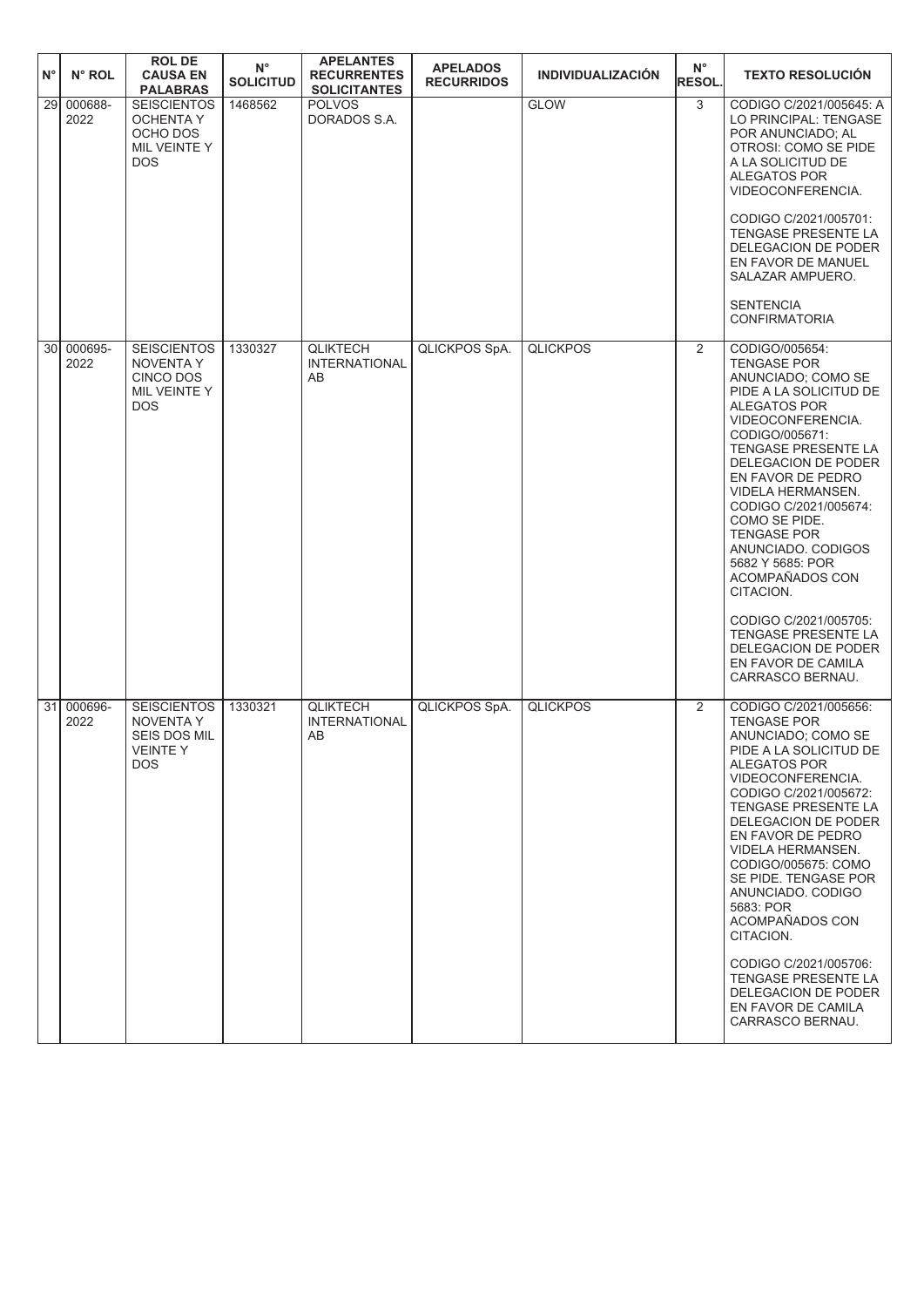| $N^{\circ}$     | N° ROL             | <b>ROLDE</b><br><b>CAUSA EN</b><br><b>PALABRAS</b>                                | $N^{\circ}$<br><b>SOLICITUD</b> | <b>APELANTES</b><br><b>RECURRENTES</b><br><b>SOLICITANTES</b>     | <b>APELADOS</b><br><b>RECURRIDOS</b> | <b>INDIVIDUALIZACIÓN</b> | $N^{\circ}$<br><b>RESOL.</b> | <b>TEXTO RESOLUCIÓN</b>                                                                                                                                                                                                                                                                                                                                                                                                                                                                                  |
|-----------------|--------------------|-----------------------------------------------------------------------------------|---------------------------------|-------------------------------------------------------------------|--------------------------------------|--------------------------|------------------------------|----------------------------------------------------------------------------------------------------------------------------------------------------------------------------------------------------------------------------------------------------------------------------------------------------------------------------------------------------------------------------------------------------------------------------------------------------------------------------------------------------------|
| 32              | 000697-<br>2022    | <b>SEISCIENTOS</b><br><b>NOVENTA Y</b><br>SIETE DOS<br>MIL VEINTE Y<br><b>DOS</b> | 1330325                         | <b>QLIKTECH</b><br><b>INTERNATIONAL</b><br>AB                     | QLICKPOS SpA.                        | <b>QLICKPOS</b>          | 2                            | CODIGO C/2021/005657:<br><b>TENGASE POR</b><br>ANUNCIADO; COMO SE<br>PIDE A LA SOLICITUD DE<br>ALEGATOS POR<br>VIDEOCONFERENCIA.<br>CODIGO C/2021/005673:<br>TENGASE PRESENTE LA<br><b>DELEGACION DE PODER</b><br>EN FAVOR DE PEDRO<br><b>VIDELA HERMANSEN.</b><br>CODIGO/005676: COMO<br>SE PIDE. TENGASE POR<br>ANUNCIADO. CODIGO<br>5684: POR<br>ACOMPAÑADOS CON<br>CITACION.<br>CODIGO C/2021/005707:<br>TENGASE PRESENTE LA<br><b>DELEGACION DE PODER</b><br>EN FAVOR DE CAMILA<br>CARRASCO BERNAU. |
| 33I             | 000702-<br>2022    | <b>SETECIENTOS</b><br>DOS DOS MIL<br><b>VEINTEY</b><br><b>DOS</b>                 | 1448496                         | TOC S.A.                                                          |                                      | <b>FIRMA LEGAL</b>       | $\mathbf{1}$                 | A LA PRESENTACION DE<br>FECHA 17-06-2022<br>CODIGO C/2022/005649. A<br>LO PRINCIPAL: COMO SE<br>PIDE AL SE HACE PARTE.<br>AL PRIMER OTROSI:<br>COMO SE PIDE A LA<br>SOLICITUD DE<br>ALEGATOS.                                                                                                                                                                                                                                                                                                            |
| 34 <sup>1</sup> | 000703-            | SETECIENTOS                                                                       | 1407864                         | <b>MARKE GROUP</b>                                                |                                      | <b>CRISTAL PRODUCTS</b>  | $\mathbf{1}$                 | AUTOS EN RELACION.<br>A LA PRESENTACION DE                                                                                                                                                                                                                                                                                                                                                                                                                                                               |
|                 | 2022               | <b>TRES DOS</b><br>MIL VEINTE Y<br><b>DOS</b>                                     |                                 | <b>LLC</b>                                                        |                                      |                          |                              | FECHA 17-06-2022<br>CODIGO C/2022/005650. A<br>LO PRINCIPAL: COMO SE<br>PIDE AL SE HACE PARTE.<br>AL PRIMER OTROSI:<br>COMO SE PIDE A LA<br>SOLICITUD DE<br>ALEGATOS.<br>AUTOS EN RELACION.                                                                                                                                                                                                                                                                                                              |
|                 | 35 000704-<br>2022 | <b>SETECIENTOSI</b><br><b>CUATRO DOS</b><br>MIL VEINTE Y<br><b>DOS</b>            | 1389802                         | <b>VETERINARIA Y</b><br>SUPERMERCADO LTD.<br>DE MASCOTAS<br>S.A.C | SIVANTOS PTE.                        | S                        | $\mathbf{1}$                 | A LA PRESENTACION DE<br>FECHA 17-06-2022<br>CODIGO C/2022/005651.<br>COMO SE PIDE AL SE<br><b>HACE PARTE.</b>                                                                                                                                                                                                                                                                                                                                                                                            |
|                 | 36 000708-         | SETECIENTOS 1449434                                                               |                                 | <b>FACUTECH SPA</b>                                               |                                      | KIDS RIDE                | $\mathbf{1}$                 | AUTOS EN RELACION.<br>CODIGO C/2022/005665: A                                                                                                                                                                                                                                                                                                                                                                                                                                                            |
|                 | 2022               | OCHO DOS<br>MIL VEINTE Y<br><b>DOS</b>                                            |                                 |                                                                   |                                      |                          |                              | LO PRINCIPAL: TENGASE<br>PRESENTE AL SE HACE<br>PARTE; AL OTROSI:<br>COMO SE PIDE A LA<br>SOLICITUD DE<br>ALEGATOS. AUTOS EN<br>RELACION.                                                                                                                                                                                                                                                                                                                                                                |
| 37 <sup>1</sup> | 000712-<br>2022    | SETECIENTOS 1462820<br>DOCE DOS<br>MIL VEINTE Y<br><b>DOS</b>                     |                                 | <b>DANIELA</b><br>CASTRO<br><b>FIGUEROAUEROA</b>                  |                                      | THE WOODS                | $\mathbf{1}$                 | A LA PRESENTACION DE<br>FECHA 17-06-2022<br>CODIGO C/2022/005643. A<br>LO PRINCIPAL: COMO SE<br>PIDE AL SE HACE PARTE.<br>AL PRIMER OTROSÍ:<br>COMO SE PIDE A LA<br>SOLICITUD DE<br>ALEGATOS.<br>AUTOS EN RELACION.                                                                                                                                                                                                                                                                                      |